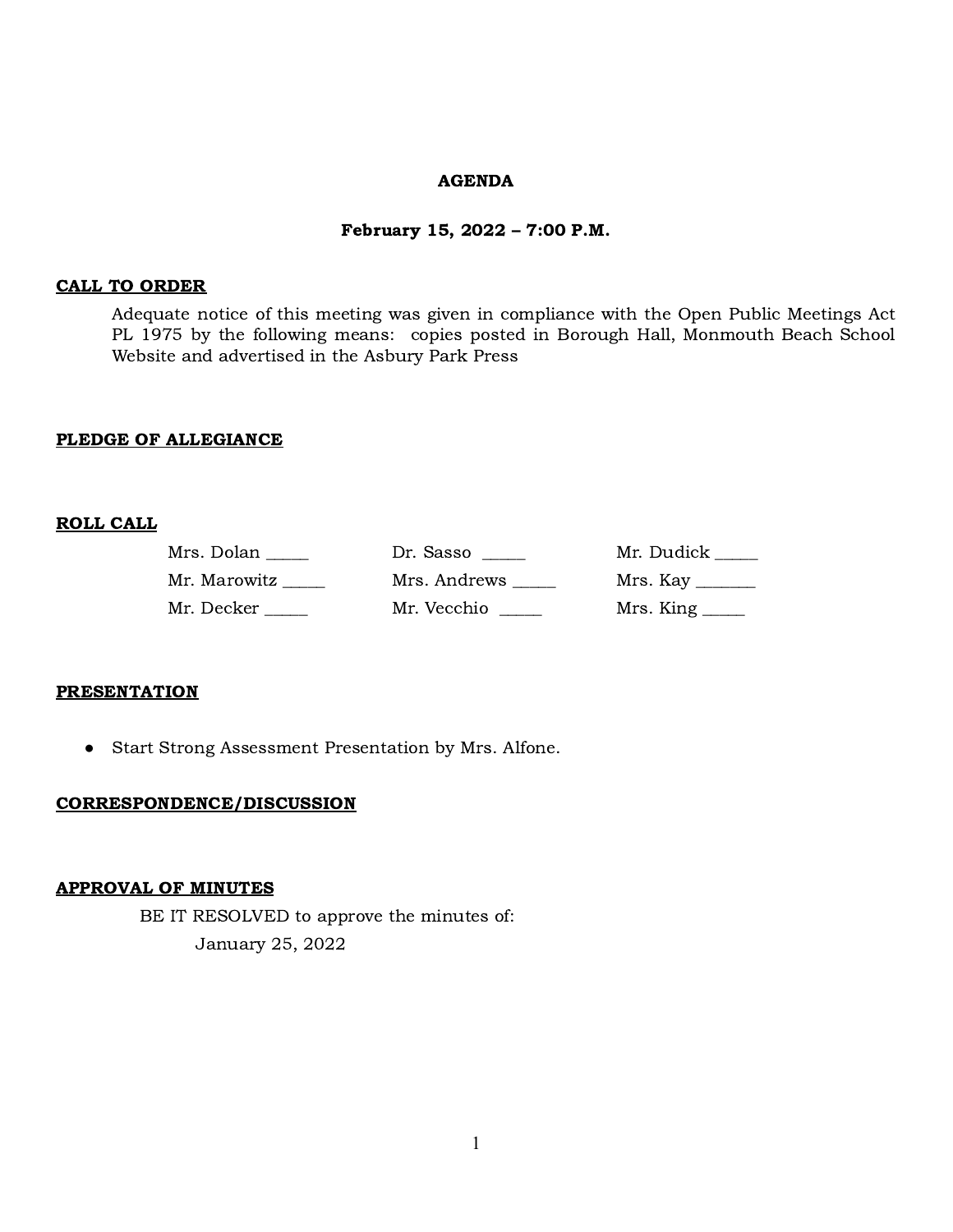# SUPERINTENDENT'S REPORT

A. BE IT RESOLVED to approve the following statistical information:

| Preschool    | 41 | Grade 3-1 | 14 | Grade 6-1 | 13 |
|--------------|----|-----------|----|-----------|----|
| Kindergarten | 16 | Grade 3-2 | 15 | Grade 6-2 | 14 |
| Grade 1-1    | 09 | Grade 4-1 | 13 | Grade 7-1 | 12 |
| Grade 1-2    | 09 | Grade 4-2 | 12 | Grade 7-2 | 12 |
| Grade 2-1    | 10 | Grade 5-1 | 14 | Grade 8-1 | 13 |
| Grade 2-2    | 10 | Grade 5-2 | 14 | Grade 8-2 | 12 |

# Student Enrollment as of January 31, 2022 Total 253

# Student Attendance

| September | 96.5% | February |  |
|-----------|-------|----------|--|
| October   | 93.0% | March    |  |
| November  | 93.5% | April    |  |
| December  | 91.5% | May      |  |
| January   | 90.5% | June     |  |

# **Staff Attendance**

| September | 89.0% | February |  |
|-----------|-------|----------|--|
| October   | 97.2% | March    |  |
| November  | 98%   | April    |  |
| December  | 98.4% | May      |  |
| January   | 98.4% | June     |  |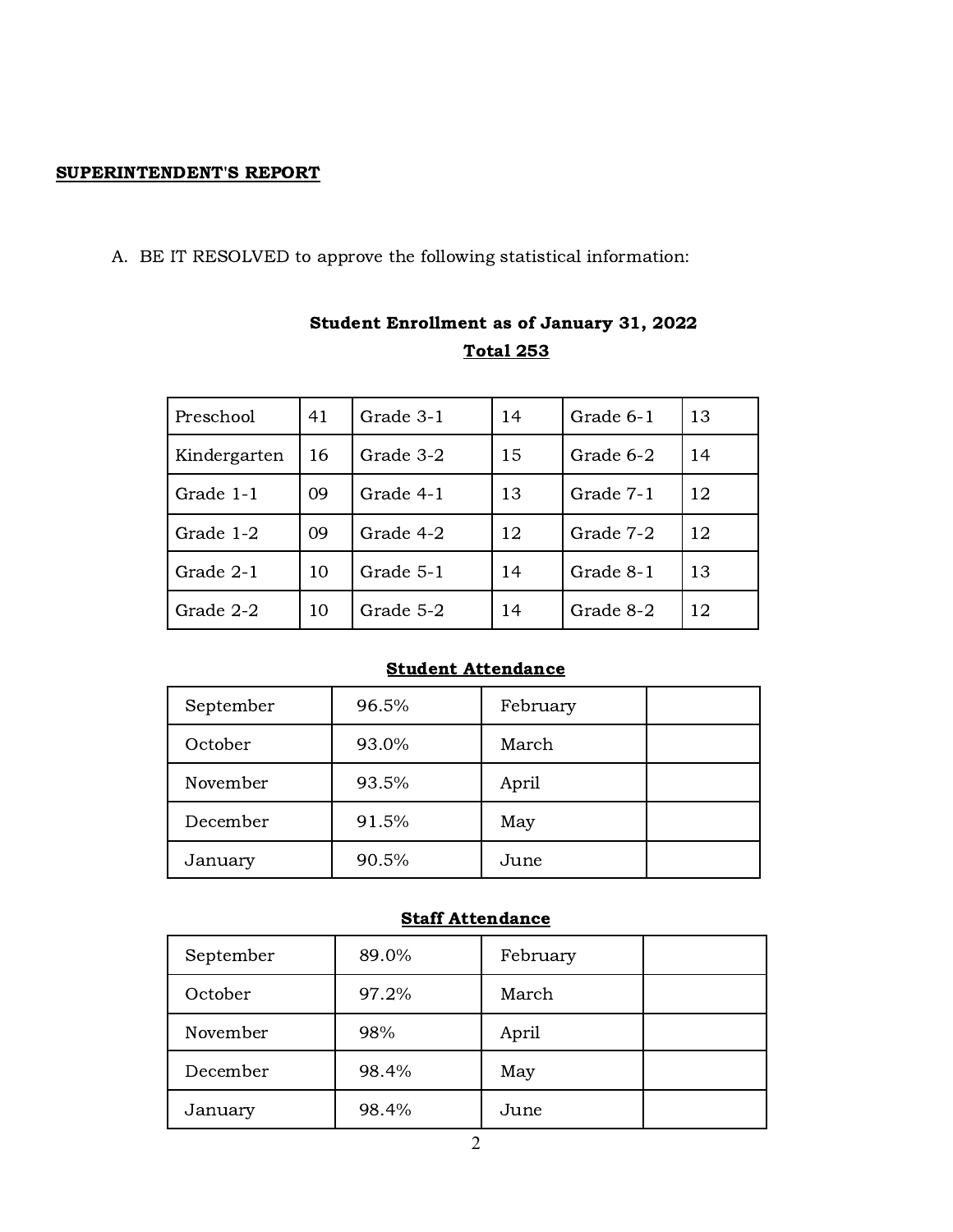#### SUPERINTENDENT (continued)

- B. BE IT RESOLVED to approve the following security drills: Fire Drill – January 21, 2022 at 2:30 p.m.
	- Security Drill Lockdown, January 21, 2022 at 1:30 p.m.
- C. Harassment Intimidation and Bullying

BE IT RESOLVED to (affirm, deny or modify) the HIB Form as presented by Mrs. Jessica Alfone.

D. Upon the recommendation of the Superintendent, BE IT RESOLVED to approve the district calendar for the 2022-2023 school year.

# PTO PRESENTATION – Caroline Quattrochi

### PUBLIC DISCUSSION

In compliance with Open Public Meetings Act PL 1975, Chapter 10:4-12 subsection b, - A public body may exclude the public only from that portion of a meeting at which the public body discusses any matter involving the employment, appointment, termination of employment, terms and conditions of employment evaluation of the performance of promotion or discipline of any specific prospective public officer or employees or current public offer or employee employed or appointed by the public body, unless all the individual employees or appointees whose rights could be adversely affected request in writing that such matter or matters be discussed at a public meeting. As per Board Bylaws, 0167, public participation in Board Meetings, such remarks are to be limited to five minutes duration. The Board of Education, though affording the opportunity for members of the public to comment will not engage and/or make remarks concerning matters of student confidentiality and/or matters of personnel wherein employees of the District have not been given notice of the Board's intent to discuss their terms and conditions of employment. Members of the public are reminded that though they are afforded the opportunity to address the Board, they are not given license to violate the laws of slander. Comments made by members of the public that are not in keeping with the orderly conduct of a public meeting will be asked to yield the floor and if they fail to do so may be subject to charges under New Jersey statutes associated with disruption of a public meeting.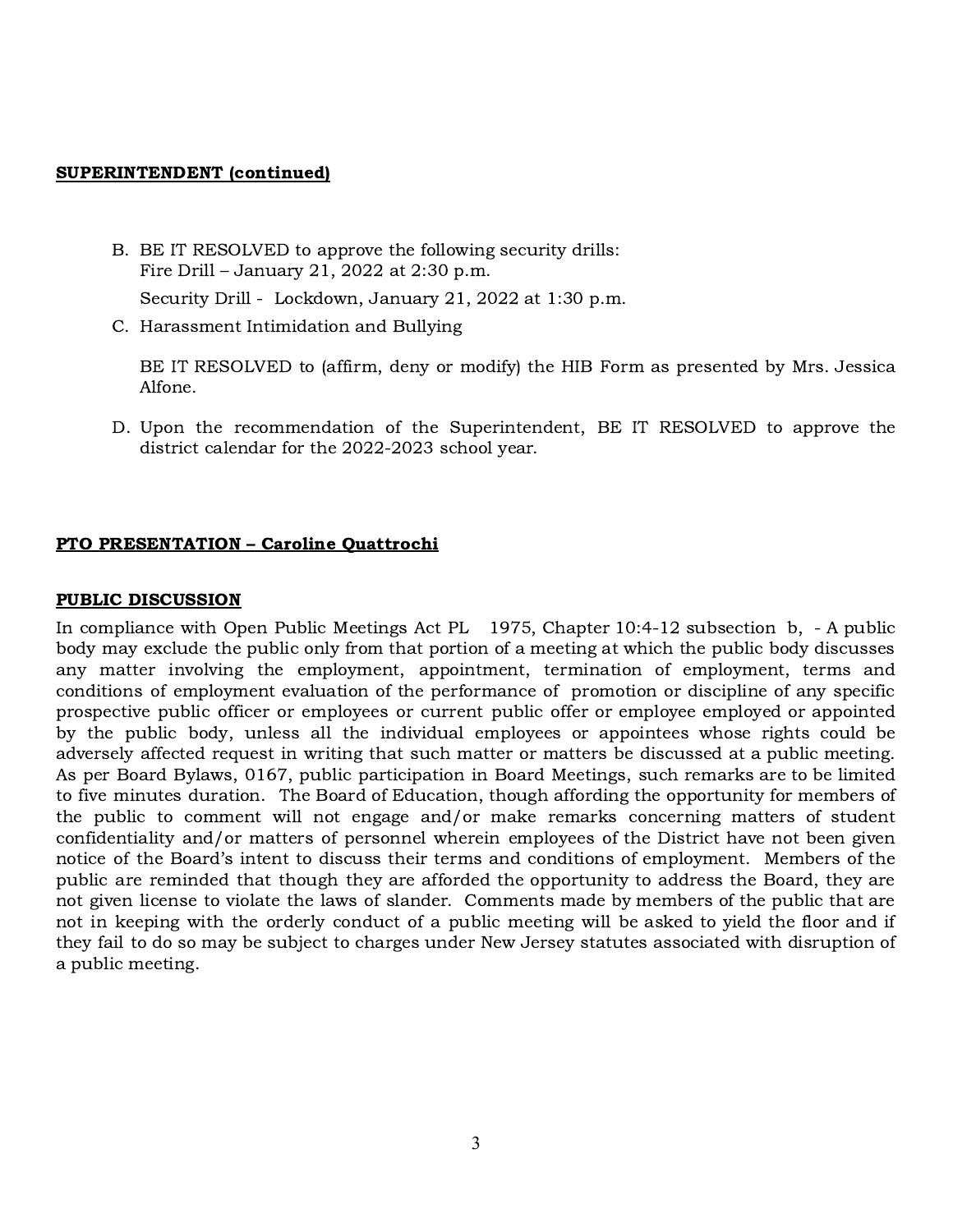# FINANCE

Chair: Ken Marowitz

Vincent Sasso, Joseph Vecchio, Boyd Decker

- A. BE IT RESOLVED to approve the following financial reports;
	- February, 2022 Bill List in the amount of \$99,434.03
	- Gross payroll total for January, 2022 in the amount of \$332,910.48

| Report of Board Secretary - |            | December       |
|-----------------------------|------------|----------------|
| Fund 10 -                   |            | \$1,512,053.82 |
| Fund 20 -                   |            | \$17,020.26    |
| Fund 40 -                   |            | \$210,300.00   |
| Capital Reserve             |            | \$242,366.81   |
| Maintenance Res             |            | \$355,364.85   |
| <b>Emergency Reserve</b>    | $^{\circ}$ | 10,210.65      |

- Monthly transfer report for December, 2021. (**Attachment 1**)
- Pursuant to NJAC 6:l20-2.13(d), I certify as of December 31, 2021 no budgetary line item account has been over-expand in violation of NJAC 6:20-22.13 (ad). I hereby certify that all of the above information is correct.
- Board Certification: Pursuant to NJAC 6:20-2.3 (e), we certify that as of December 31, 2021, after review of the Secretary's Monthly Report and upon consultation with the appropriate district officials, that to the best of our knowledge, no major account or fund has been over expended in violation of NJAC 6A:23A-22.13(b) and that sufficient funds are available to meet the district's financial obligations for the remainder of the fiscal year.
- B. BE IT RESOLVED to approve the following resolution regarding Waiver of Requirements Special Education Medicaid Initiative (SEMI) Program:

WHEREAS NJAC 6A:23A-5.3 provides that a school district may request a waiver of compliance with respect to the district's participation in the Special Education Medicaid Initiative (SEMI) Program for the 2022-2023 school year, and

WHEREAS, the Monmouth Beach Board of Education desires to apply for this waiver due to the fact that it projects having fewer than 40 Medicaid eligible classified students for the 2022-2023 budget year.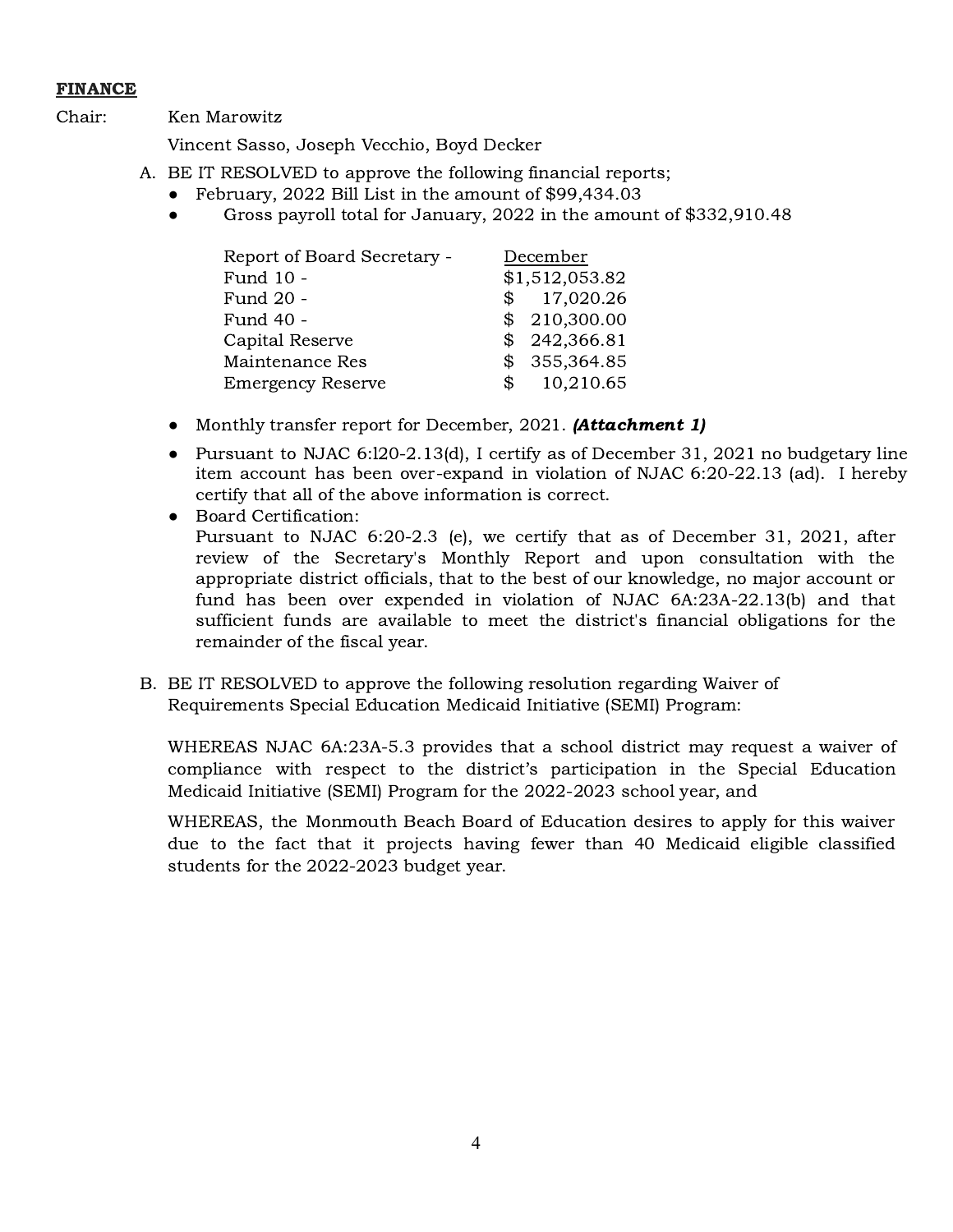### PERSONNEL

# Chair: Barbara Kay

Melanie Andrews, Chris Dudick, Aleksandra King

- A. BE IT RESOLVED to approve the leave of absence for Michele Leite, Instructional Aide, utilizing 4 sick days from March 18-23, 2022 with an unpaid leave from March 24 through May 13, 2022 with a return date of May 16, 2022.
- B. BE IT RESOLVED to rescind the previous approval of Jaclyn Murray for the stipend position for the Talent Show for the 2021-2022 school year.
- C. BE IT RESOLVED to approve the maternity leave of absence for Amanda Mergner (Owens), Administrator of Academic Achievement, beginning May 2, 2022 with an anticipated return date of August 24, 2022. These dates may change at the discretion of the doctor. Beginning May 2, 2022, Mrs. Mergner will utilize 3 personal days, 8 vacation days, and 9 sick days. Beginning on May 31, 2022, Mrs. Mergner will be utilizing NJFLA with the anticipated return of August 24, 2022.
- D. BE IT RESOLVED to approve Taylor Bell as a volunteer for the 2021-2022 softball season.
- E. BE IT RESOLVED to revise the previously approved resolution for Brianne Mitchell as follows: To begin her maternity leave on February 10, 2022, taking 20 sick days until March 10, 2022 and from March 11, 2022 through June 3, 2022, using NJFLA with an expected return date of June 6, 2022.

# CURRICULUM AND INSTRUCTION

Chair: Chris Dudick

Barbara Kay, Melanie Andrews, Aleksandra King

- A. BE IT RESOLVED to approve/ratify the following teacher workshops:
	- Approve/ratify Christopher Aviles to attend Riot Scholastic Conference from February 9 -11, 2022 virtually at no cost.
	- Approve Christopher Aviles to attend the International Society for Technology in Education in New Orleans from Sunday, June 26, 2022 through Wednesday, June 29, 2022 at a total cost of \$1,752.00. BE IT further resolved to reimburse Christopher Aviles \$1,000.00 out of the \$1,752.00 fee per his contract upon completion of the workshop and submission of receipts for reimbursement.
	- Approve Amanda Mergner to attend the NJ Inclusion Leadership Conference Spring 2022 on March 18, 2022 at no cost.
	- Approve/ratify Amanda Mergner to attend Monmouth County Association of Directors of Special Education Meeting on January 14, 2022 at no cost.
	- Approve/ratify Amanda Mergner and Courtney MacKay to attend Special Education Co Teaching PD/Mindfulness on January 31, 2022 at no cost.
	- Emily Knight to attend NJAHPERD (2022 Shape NJ) on February 15 and 16, 2022 at a cost of \$264.00.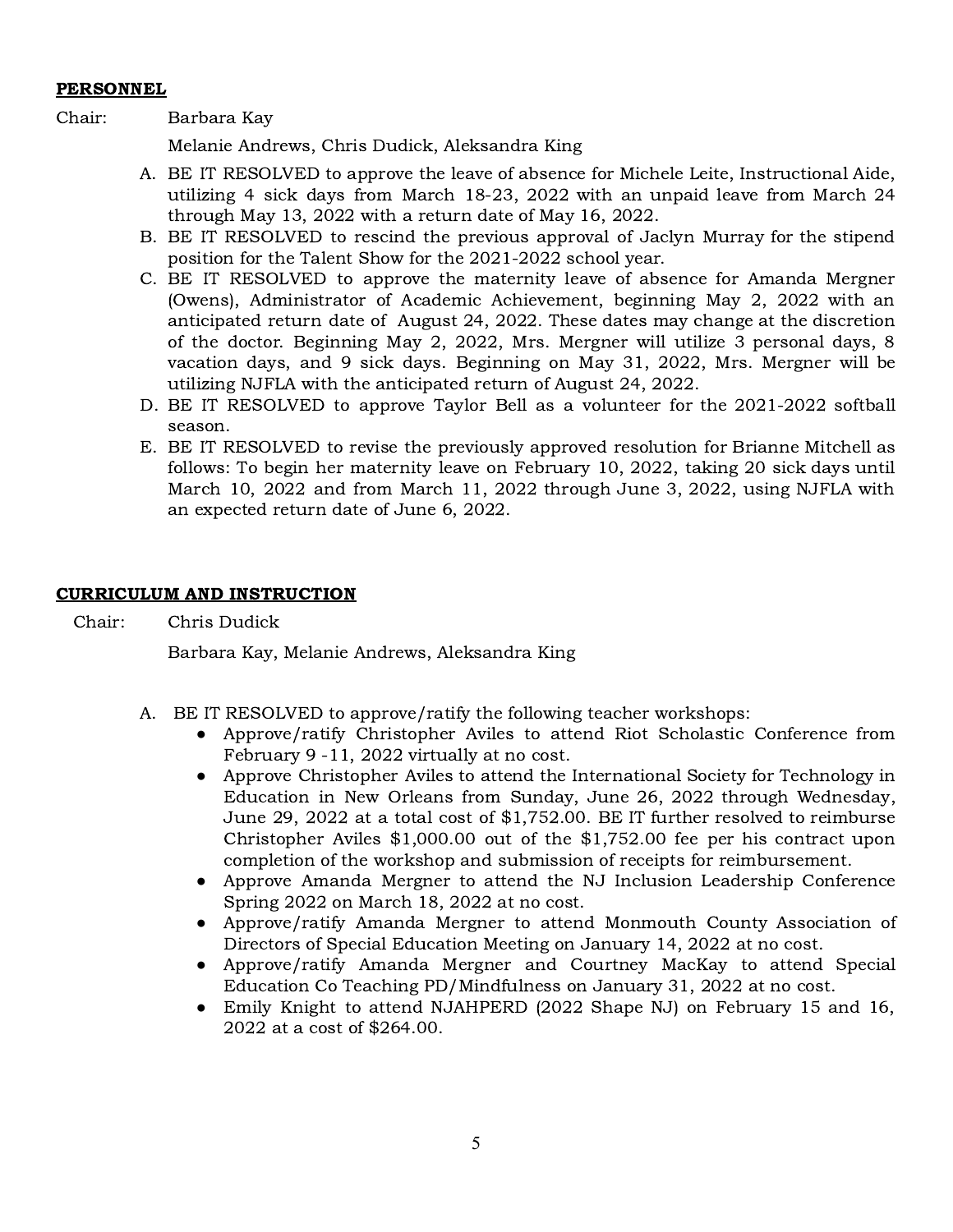# CURRICULUM AND INSTRUCTION (continued)

- B. BE IT RESOLVED to approve the following Shore Consortium for the Gifted and Talented Agreement to Participate:
	- Remote Forensics Convocation for Grades 7 & 8 on April 1, 2022 at a cost of \$60.00.
	- Remote Fine Arts Convocation for Grades 3 and 4 on March 10, 2022 at a cost of \$150.00.

### BUILDING AND GROUNDS

Chair: Boyd Decker

Ken Marowitz, Vincent Sasso, Joseph Vecchio

# POLICY

Chair: Melanie Andrews

- A. BE IT RESOLVED to approve the first read of the following policies:
	- P2415.05 Student Surveys, Analysis, Evaluations, Examinations, Testing or Treatments (M) Revised
	- P & R 2431.4 Prevention and Treatment of Sports-Related Concussions and Head Injuries (M) Revised
	- R2460.30 Additional/Compensatory Special Education and Related Services (M) New
	- P2622 Student Assessment (M) Revised
	- R2622 Student Assessment (M) Revised
	- P3233 Political Activities (M) Revised
	- P5541 Anti-Hazing (M) New
	- P&R 8465 Bias Crimes and Bias Related Activities (M) Revised
	- P9560 Administration of School Surveys (M) Revised

# GENERAL ITEMS

- A. Future Meeting Date, March 17, 2022.
- B. BE IT RESOLVED to approve the purchase of seventeen (17) \$50 Barnes and Noble gift cards at a total of \$850, as awards for the  $8^{\text{th}}$  grade graduation from funds being donated by the following Monmouth Beach organizations:

# Sandpipers of Monmouth Beach

Monmouth Beach Beautification Committee Monmouth Beach Fire Company Monmouth Beach PBA (2) Monmouth Beach Board of Education Monmouth Beach School Student Council Monmouth Beach Teacher's Association Monmouth Beach Cultural Center Monmouth Beach PTO Monmouth Beach Ladies Fire Auxillary (2) Monmouth Beach First Aid Squad Monmouth Beach Historical Society Beverly McClave (Class of 1957)